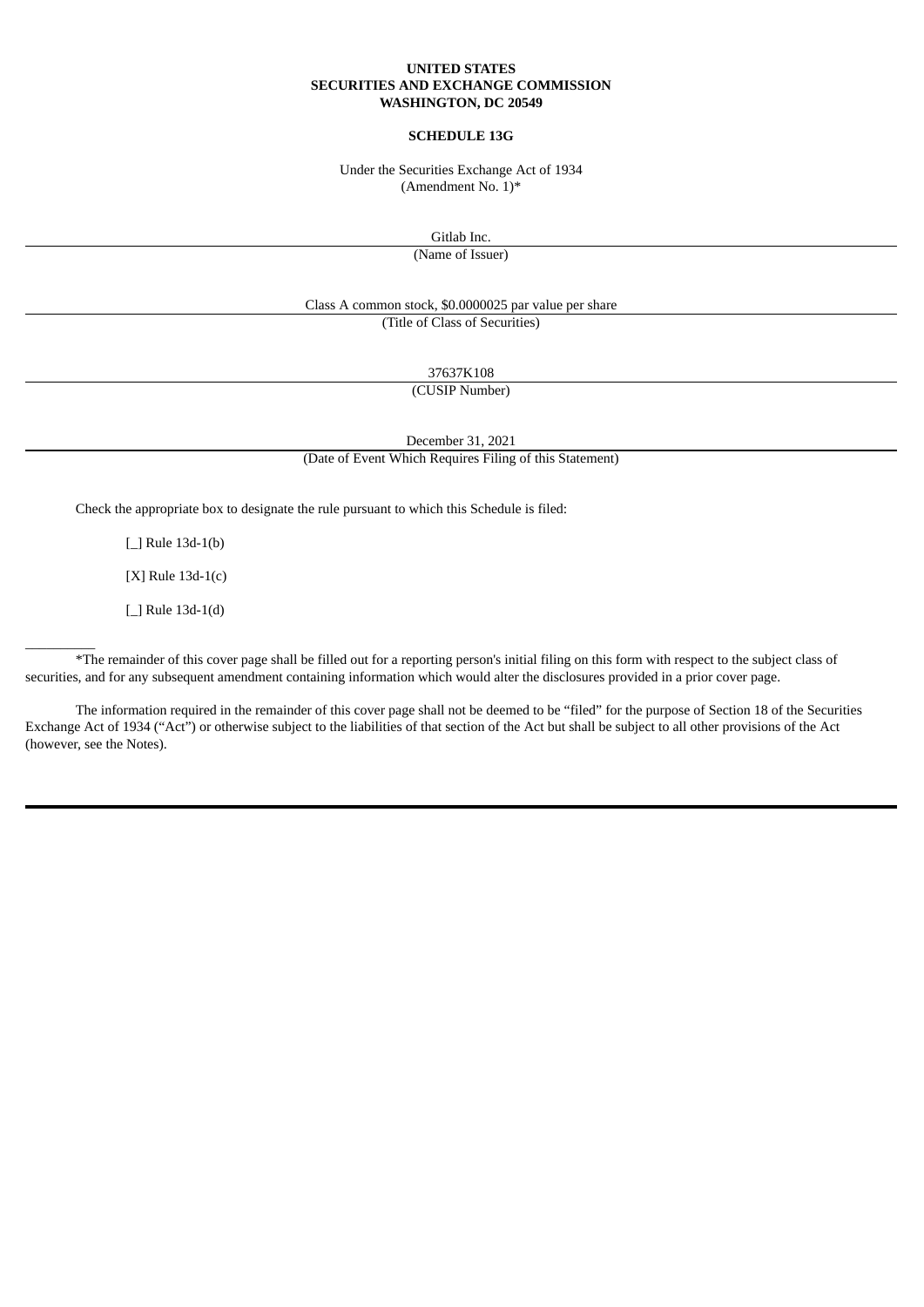CUSIP No 37637K108

1. NAME OF REPORTING PERSONS I.R.S. IDENTIFICATION NOS. OF ABOVE PERSONS (ENTITIES ONLY) Coatue Management, L.L.C. 2. CHECK THE APPROPRIATE BOX IF A MEMBER OF A GROUP (SEE INSTRUCTIONS) (a) [\_] (b) [X] 3. SEC USE ONLY 4. CITIZENSHIP OR PLACE OF ORGANIZATION Delaware NUMBER OF SHARES BENEFICIALLY OWNED BY EACH REPORTING PERSON WITH 5. SOLE VOTING POWER 0 6. SHARED VOTING POWER 1,360,535 7. SOLE DISPOSITIVE POWER 0 8. SHARED DISPOSITIVE POWER 1,360,535 9. AGGREGATE AMOUNT BENEFICIALLY OWNED BY EACH REPORTING PERSON 1,360,535 10. CHECK BOX IF THE AGGREGATE AMOUNT IN ROW (9) EXCLUDES CERTAIN SHARES (SEE INSTRUCTIONS)  $\Box$ 11. PERCENT OF CLASS REPRESENTED BY AMOUNT IN ROW (9) 9.99% 12. TYPE OF REPORTING PERSON (SEE INSTRUCTIONS)

IA/OO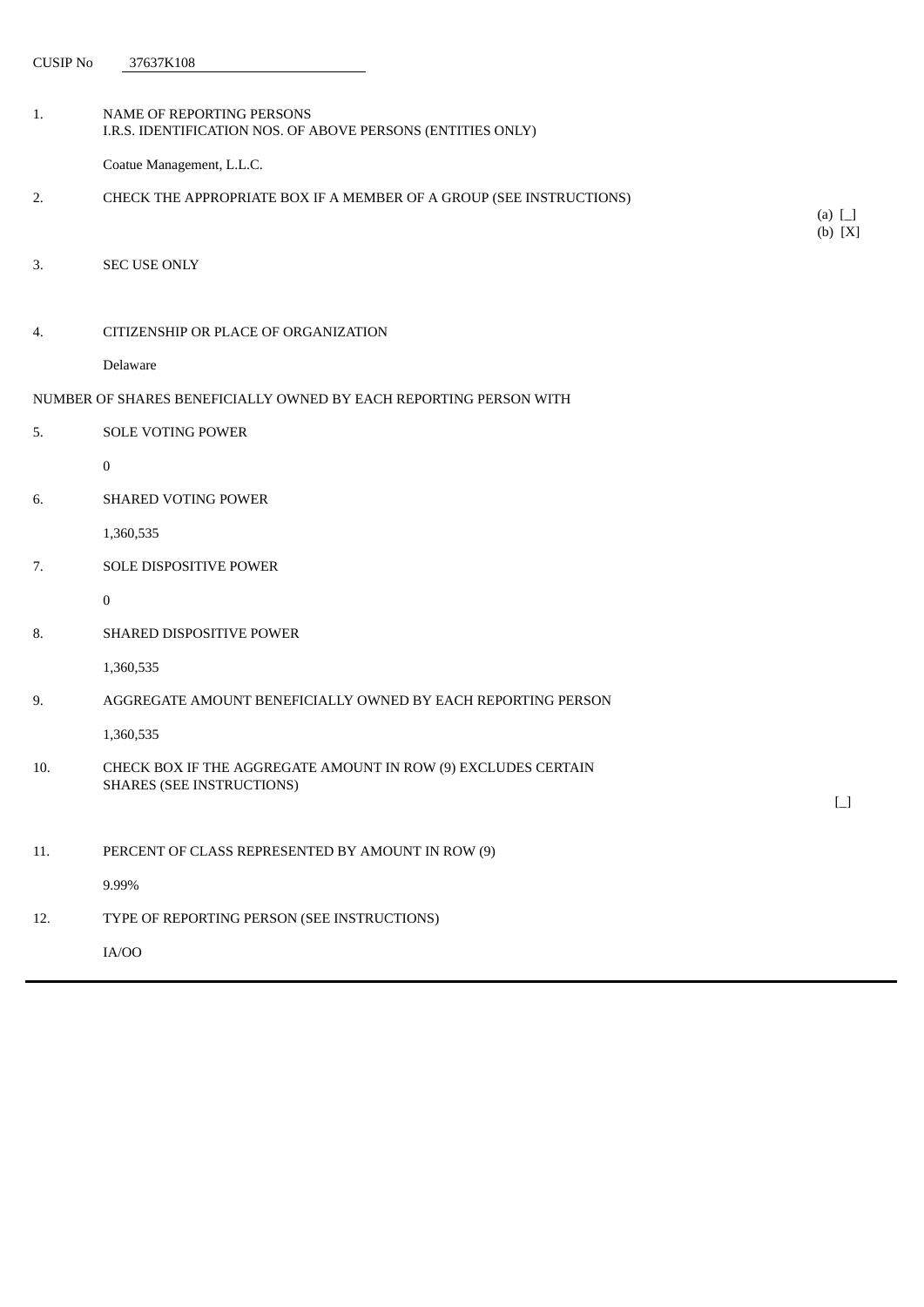CUSIP No 37637K108

- 1. NAME OF REPORTING PERSONS I.R.S. IDENTIFICATION NOS. OF ABOVE PERSONS (ENTITIES ONLY) Coatue Offshore Master Fund LP 2. CHECK THE APPROPRIATE BOX IF A MEMBER OF A GROUP (SEE INSTRUCTIONS) 3. SEC USE ONLY 4. CITIZENSHIP OR PLACE OF ORGANIZATION Cayman Islands NUMBER OF SHARES BENEFICIALLY OWNED BY EACH REPORTING PERSON WITH 5. SOLE VOTING POWER 0 6. SHARED VOTING POWER 1,294,602 7. SOLE DISPOSITIVE POWER 0 8. SHARED DISPOSITIVE POWER 1,294,602
- 9. AGGREGATE AMOUNT BENEFICIALLY OWNED BY EACH REPORTING PERSON

1,294,602

- 10. CHECK BOX IF THE AGGREGATE AMOUNT IN ROW (9) EXCLUDES CERTAIN SHARES (SEE INSTRUCTIONS)
- 11. PERCENT OF CLASS REPRESENTED BY AMOUNT IN ROW (9)

9.51%

12. TYPE OF REPORTING PERSON (SEE INSTRUCTIONS)

PN

 $\Box$ 

(a) [\_]  $(b)$   $[X]$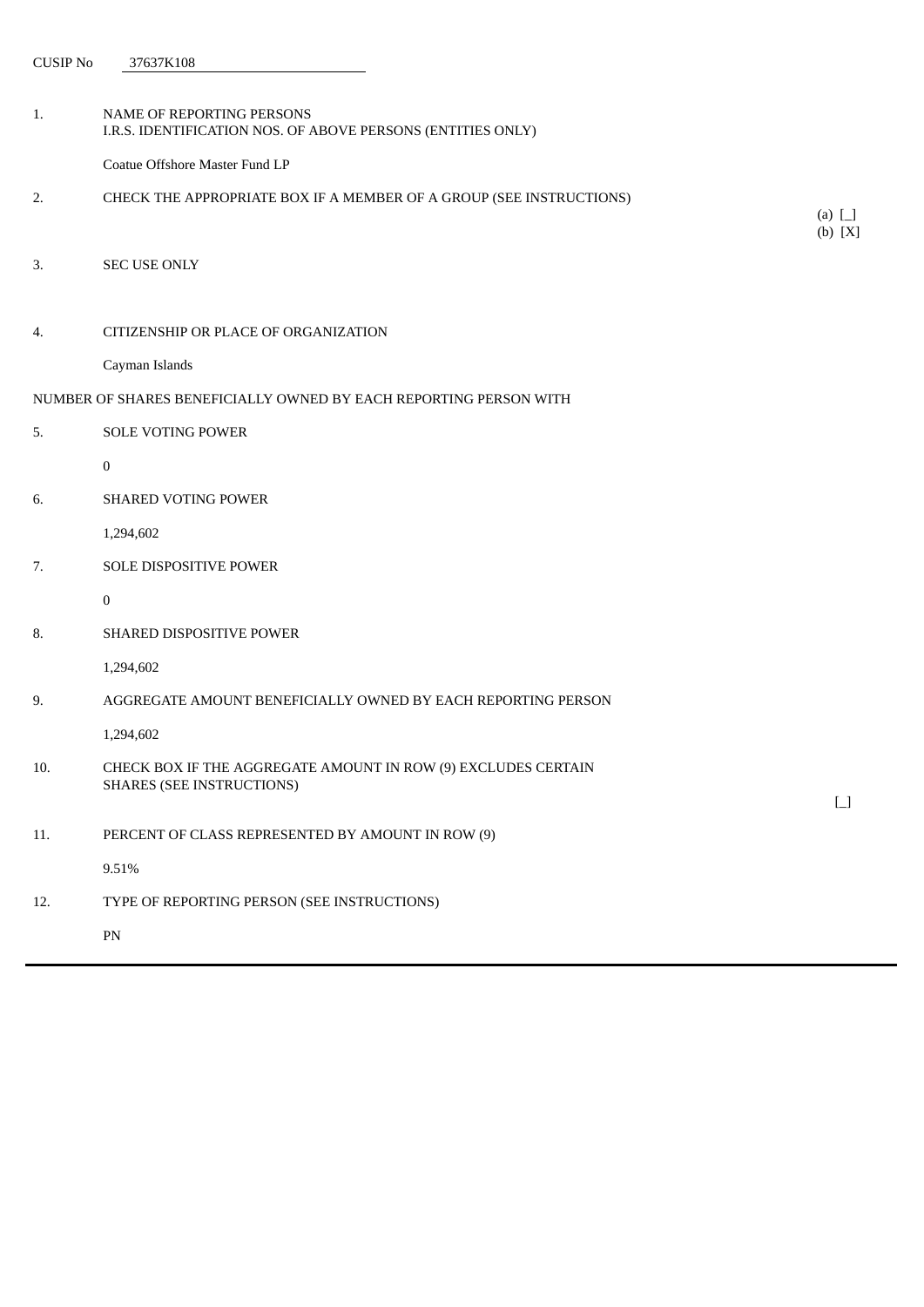CUSIP No 37637K108

| 1.  | NAME OF REPORTING PERSONS<br>I.R.S. IDENTIFICATION NOS. OF ABOVE PERSONS (ENTITIES ONLY) |                       |
|-----|------------------------------------------------------------------------------------------|-----------------------|
|     | Philippe Laffont                                                                         |                       |
| 2.  | CHECK THE APPROPRIATE BOX IF A MEMBER OF A GROUP (SEE INSTRUCTIONS)                      |                       |
|     |                                                                                          | (a) $\Box$<br>(b) [X] |
| 3.  | SEC USE ONLY                                                                             |                       |
|     |                                                                                          |                       |
| 4.  | CITIZENSHIP OR PLACE OF ORGANIZATION                                                     |                       |
|     | France and United States of America                                                      |                       |
|     | NUMBER OF SHARES BENEFICIALLY OWNED BY EACH REPORTING PERSON WITH                        |                       |
| 5.  | <b>SOLE VOTING POWER</b>                                                                 |                       |
|     | 0                                                                                        |                       |
| 6.  | <b>SHARED VOTING POWER</b>                                                               |                       |
|     | 1,360,535                                                                                |                       |
| 7.  | SOLE DISPOSITIVE POWER                                                                   |                       |
|     | $\boldsymbol{0}$                                                                         |                       |
| 8.  | SHARED DISPOSITIVE POWER                                                                 |                       |
|     | 1,360,535                                                                                |                       |
| 9.  | AGGREGATE AMOUNT BENEFICIALLY OWNED BY EACH REPORTING PERSON                             |                       |
|     | 1,360,535                                                                                |                       |
| 10. | CHECK BOX IF THE AGGREGATE AMOUNT IN ROW (9) EXCLUDES CERTAIN                            |                       |
|     | <b>SHARES (SEE INSTRUCTIONS)</b>                                                         | $\boxed{\phantom{0}}$ |
| 11. | PERCENT OF CLASS REPRESENTED BY AMOUNT IN ROW (9)                                        |                       |
|     | 9.99%                                                                                    |                       |
| 12. | TYPE OF REPORTING PERSON (SEE INSTRUCTIONS)                                              |                       |
|     | $\mathbf{IN}/\mathbf{HC}$                                                                |                       |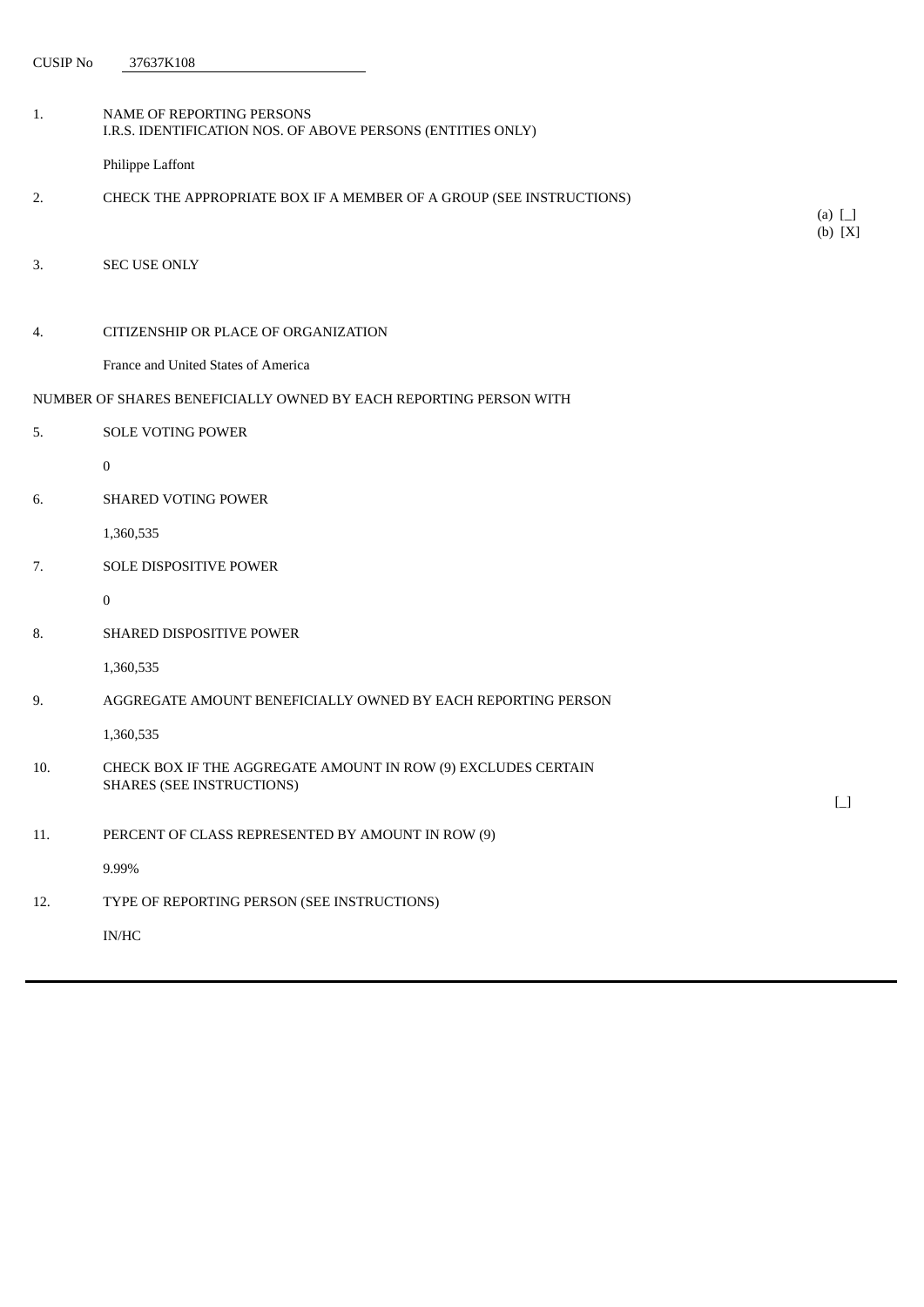| <b>CUSIP No</b> |      | 37637K108                                                                                                                                                                                                                |
|-----------------|------|--------------------------------------------------------------------------------------------------------------------------------------------------------------------------------------------------------------------------|
| Item 1.         | (a). | Name of Issuer:                                                                                                                                                                                                          |
|                 |      | Gitlab Inc.                                                                                                                                                                                                              |
|                 | (b). | Address of issuer's principal executive offices:                                                                                                                                                                         |
|                 |      | <b>Corporation Service Company</b><br>251 Little Falls Drive<br>Wilmington, Delaware 19808                                                                                                                               |
| Item 2.         | (a). | Name of person filing:                                                                                                                                                                                                   |
|                 |      | Coatue Management, L.L.C.<br>Coatue Offshore Master Fund LP<br>Philippe Laffont                                                                                                                                          |
|                 | (b). | Address of principal business office, or if none, residence:                                                                                                                                                             |
|                 |      | Coatue Management, L.L.C.<br>9 West 57 <sup>th</sup> Street<br>New York, New York 10019                                                                                                                                  |
|                 |      | Coatue Offshore Master Fund LP<br>c/o Morgan Stanley Fund Services (Cayman) Ltd.<br>190 Elgin Avenue<br>George Town<br>Grand Cayman KY1-9008<br>Cayman Islands                                                           |
|                 |      | Philippe Laffont<br>c/o Coatue Management, L.L.C.<br>9 West 57 <sup>th</sup> Street<br>New York, New York 10019                                                                                                          |
|                 | (c). | Citizenship:<br>Coatue Management, L.L.C. - Delaware limited liability company<br>Coatue Offshore Master Fund LP - Cayman Islands exempted limited partnership<br>Philippe Laffont - France and United States of America |
|                 | (d). | Title of class of securities:                                                                                                                                                                                            |
|                 |      | Class A common stock, \$0.0000025 par value per share ("Common Stock")                                                                                                                                                   |
|                 | (e). | <b>CUSIP No.:</b>                                                                                                                                                                                                        |
|                 |      | 37637K108                                                                                                                                                                                                                |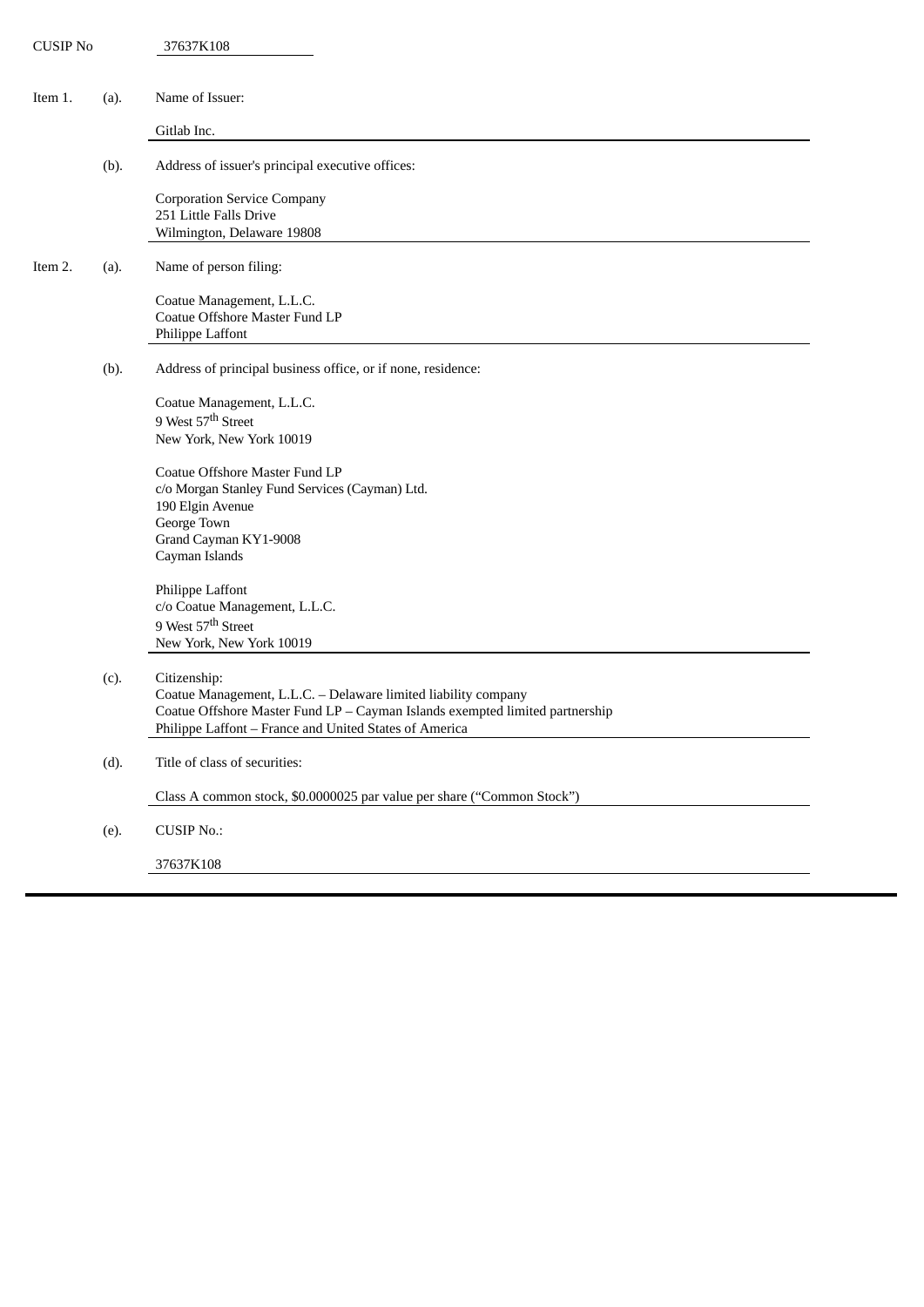- Item 3. If This Statement is filed pursuant to §§.240.13d-1(b) or 240.13d-2(b), or (c), check whether the person filing is a
	- (a)  $\Box$  Broker or dealer registered under section 15 of the Act (15 U.S.C. 78c).
	- (b)  $\Box$  Bank as defined in section 3(a)(6) of the Act (15 U.S.C. 78c).
	- (c)  $\Box$  Insurance company as defined in section 3(a)(19) of the Act (15 U.S.C. 78c).
	- (d) [\_] Investment company registered under section 8 of the Investment Company Act of 1940 (15 U.S.C. 80a-8).
	- (e)  $\Box$  An investment adviser in accordance with § 240.13d-1(b)(1)(ii)(E);
	- (f)  $\Box$  An employee benefit plan or endowment fund in accordance with § 240.13d-1(b)(1)(ii)(F);
	- (g)  $\Box$  A parent holding company or control person in accordance with 240.13d-1(b)(1)(ii)(G);
	- (h)  $\Box$  A savings association as defined in Section 3(b) of the Federal Deposit Insurance Act (12 U.S.C.1813);
	- (i)  $\Box$  A church plan that is excluded from the definition of an investment company under section 3(c)(14) of the Investment Company Act of 1940 (15 U.S.C. 80a-3);
	- (j)  $\Box$  A non-U.S. institution in accordance with §240.13d-1(b)(1)(ii)(J);
	- (k)  $\Box$  Group, in accordance with §240.13d-1(b)(1)(ii)(K). If filing as a non-U.S. institution in accordance with §240.13d-1(b)(1)  $(ii)(J)$ , please specify the type of institution:

## Item 4. Ownership.

Provide the following information regarding the aggregate number and percentage of the class of securities of the issuer identified in Item 1.

(a) Amount beneficially owned:

Coatue Management, L.L.C.: 1,360,535 Coatue Offshore Master Fund LP: 1,294,602 Philippe Laffont: 1,360,535

(b) Percent of class:

Coatue Management, L.L.C.: 9.99% Coatue Offshore Master Fund LP: 9.51% Philippe Laffont: 9.99%

| (c) | Number of shares as to which Coatue Management, L.L.C. has: |                                                         |           |  |
|-----|-------------------------------------------------------------|---------------------------------------------------------|-----------|--|
|     | (i)                                                         | Sole power to vote or to direct the vote                |           |  |
|     | (ii)                                                        | Shared power to vote or to direct the vote              | 1,360,535 |  |
|     | (iii)                                                       | Sole power to dispose or to direct the disposition of   |           |  |
|     | (iv)                                                        | Shared power to dispose or to direct the disposition of | 1,360,535 |  |
|     |                                                             |                                                         |           |  |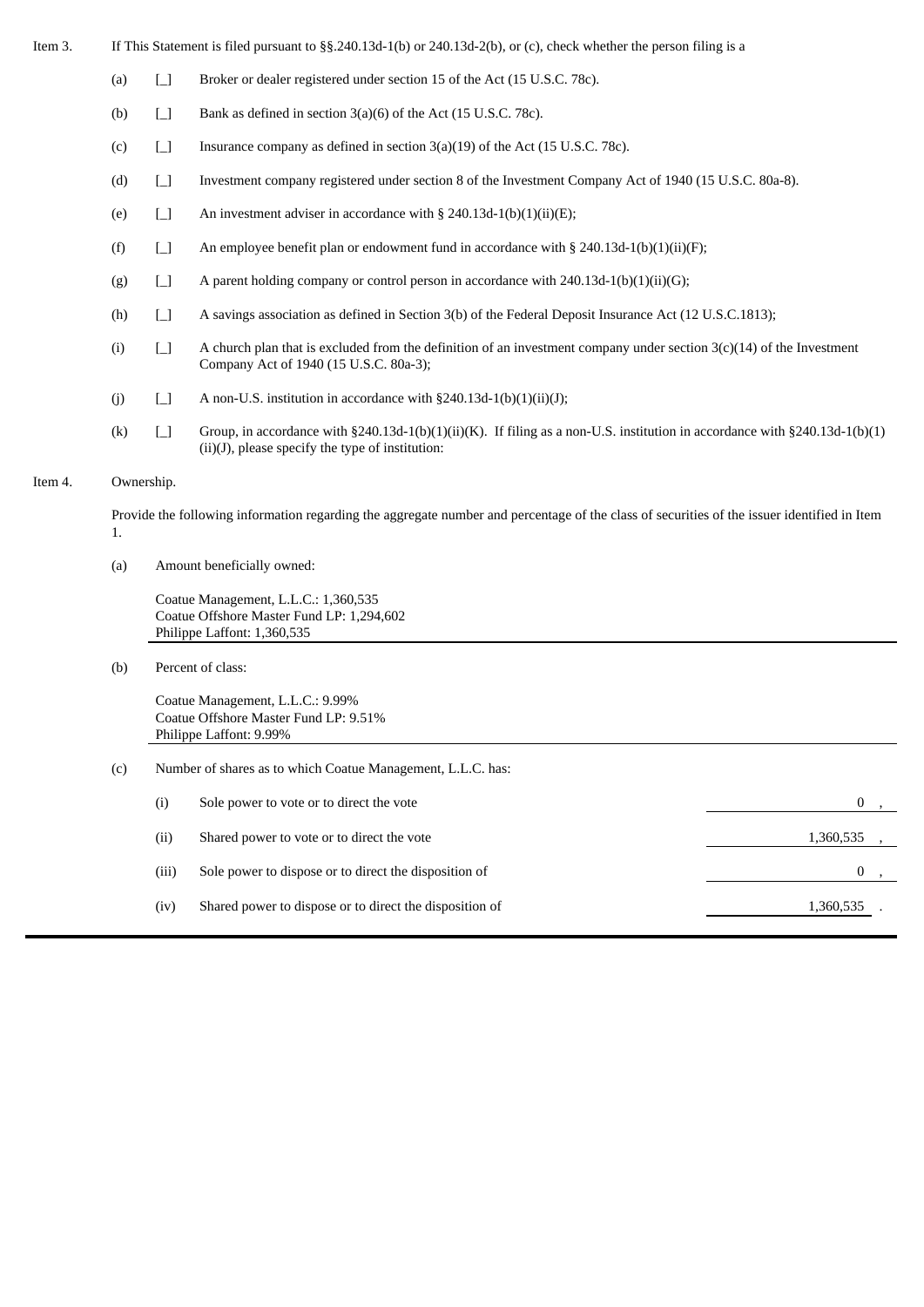Number of shares as to which Coatue Offshore Master Fund LP has:

| (i)                                                | Sole power to vote or to direct the vote                | 0         |  |  |
|----------------------------------------------------|---------------------------------------------------------|-----------|--|--|
| (ii)                                               | Shared power to vote or to direct the vote              | 1,294,602 |  |  |
| (iii)                                              | Sole power to dispose or to direct the disposition of   | 0         |  |  |
| (iv)                                               | Shared power to dispose or to direct the disposition of | 1,294,602 |  |  |
| Number of shares as to which Philippe Laffont has: |                                                         |           |  |  |
| (i)                                                | Sole power to vote or to direct the vote                | 0         |  |  |
| (ii)                                               | Shared power to vote or to direct the vote              | 1,360,535 |  |  |
| (iii)                                              | Sole power to dispose or to direct the disposition of   | 0         |  |  |
| (iv)                                               | Shared power to dispose or to direct the disposition of | 1,360,535 |  |  |

Instruction: For computations regarding securities which represent a right to acquire an underlying security see §240.13d-3(d)(1).

Item 5. Ownership of Five Percent or Less of a Class.

If this statement is being filed to report the fact that as of the date hereof the reporting person has ceased to be the beneficial owner of more than five percent of the class of securities, check the following  $\lceil \cdot \rceil$ .

#### Item 6. Ownership of More Than Five Percent on Behalf of Another Person.

If any other person is known to have the right to receive or the power to direct the receipt of dividends from, or the proceeds from the sale of, such securities, a statement to that effect should be included in response to this item and, if such interest relates to more than five percent of the class, such person should be identified. A listing of the shareholders of an investment company registered under the Investment Company Act of 1940 or the beneficiaries of employee benefit plan, pension fund or endowment fund is not required.

All securities reported in this Schedule 13G are owned by advisory clients of Coatue Management, L.L.C. None of the advisory clients, except Coatue Offshore Master Fund LP, individually owns more than 5% of the outstanding shares of Class A common stock, \$0.0000025 par value per share, of the issuer.

Item 7. Identification and Classification of the Subsidiary Which Acquired the Security Being Reported on by the Parent Holding Company or Control Person.

If a parent holding company or control person has filed this schedule, pursuant to Rule 13d-1(b)(1)(ii)(G), so indicate under Item 3(g) and attach an exhibit stating the identity and the Item 3 classification of the relevant subsidiary. If a parent holding company or control person has filed this schedule pursuant to Rule 13d-1(c) or Rule 13d-1(d), attach an exhibit stating the identification of the relevant subsidiary.

See Exhibit B attached hereto.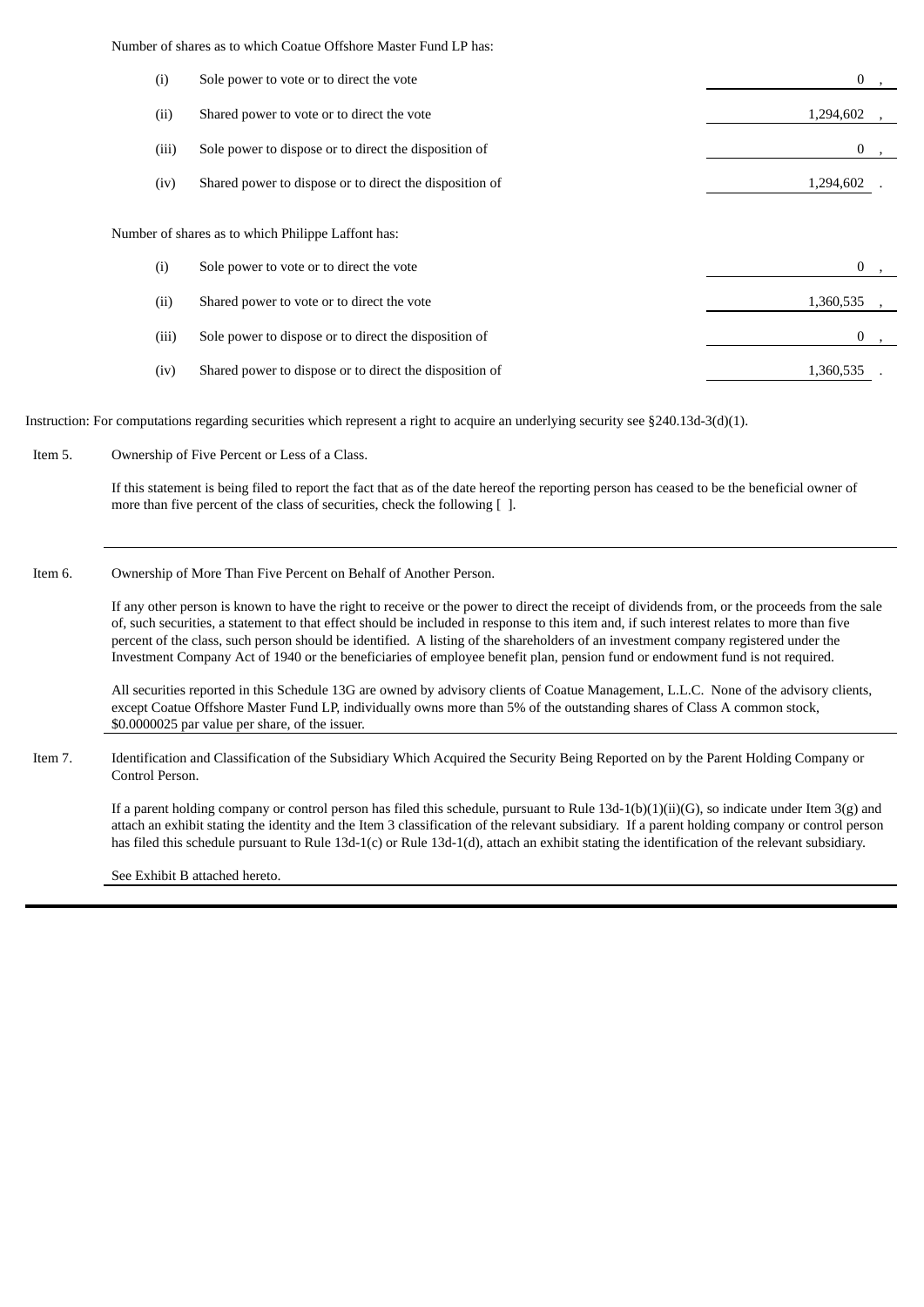Item 8. Identification and Classification of Members of the Group.

If a group has filed this schedule pursuant to  $\S240.13d-1(b)(1)(ii)(J)$ , so indicate under Item 3(j) and attach an exhibit stating the identity and Item 3 classification of each member of the group. If a group has filed this schedule pursuant to Rule 13d-1(c) or Rule 13d-1(d), attach an exhibit stating the identity of each member of the group.

Not Applicable

Item 9. Notice of Dissolution of Group.

Notice of dissolution of a group may be furnished as an exhibit stating the date of the dissolution and that all further filings with respect to transactions in the security reported on will be filed, if required, by members of the group, in their individual capacity. See Item 5.

Not Applicable

Item 10. Certification.

By signing below I certify that, to the best of my knowledge and belief, the securities referred to above were not acquired and are not held for the purpose of or with the effect of changing or influencing the control of the issuer of the securities and were not acquired and are not held in connection with or as a participant in any transaction having that purpose or effect, other than activities solely in connection with a nomination under § 240.14a-11.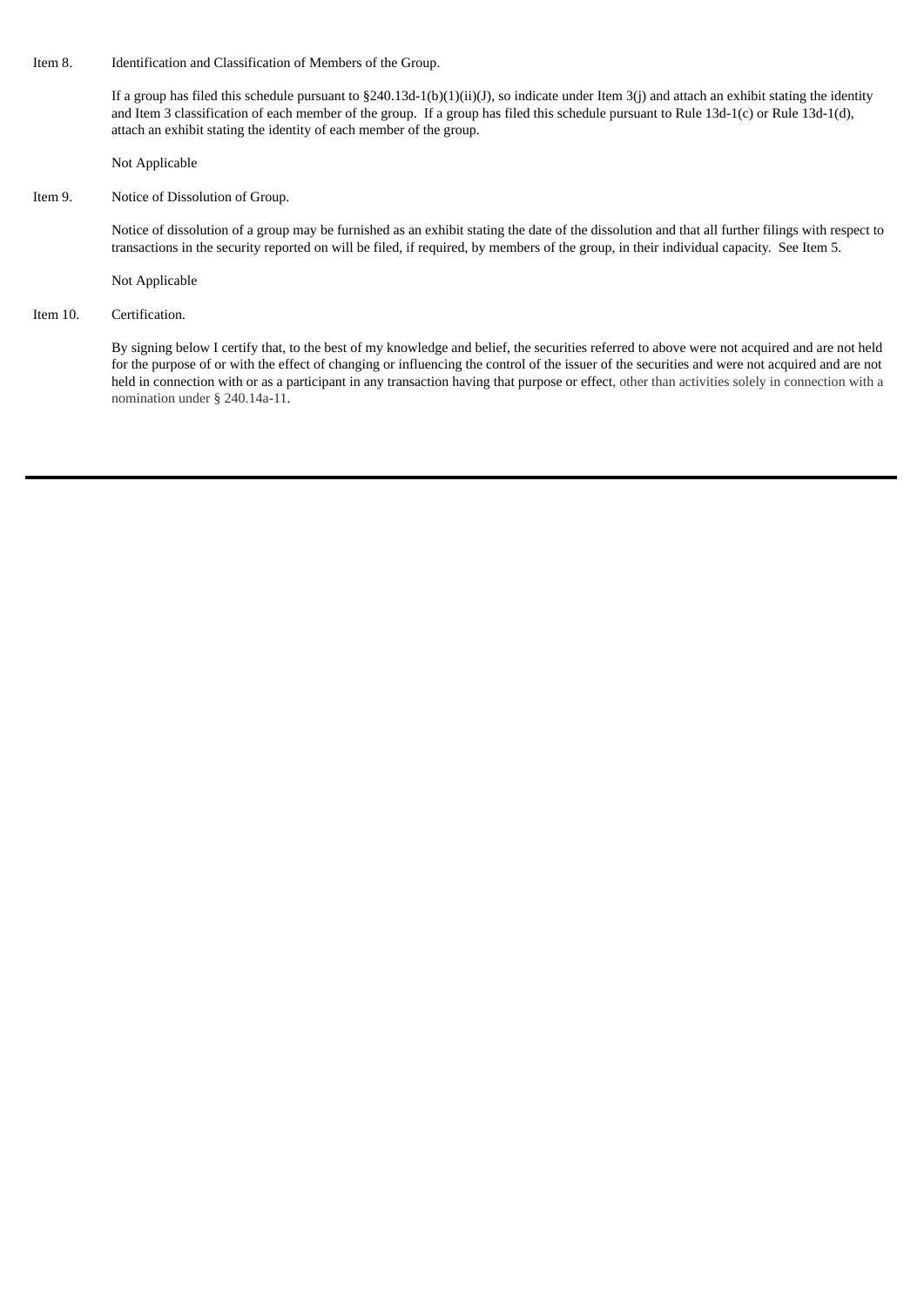## SIGNATURE

After reasonable inquiry and to the best of my knowledge and belief, I certify that the information set forth in this statement is true, complete and correct.

> February 11, 2022 Date

COATUE MANAGEMENT, L.L.C.\*

By: /s/ Philippe Laffont Name: Philippe Laffont Title: Authorized Signatory

#### COATUE OFFSHORE MASTER FUND LP\*

By: Coatue Capital, L.L.C., its general partner

By: /s/ Philippe Laffont

Name: Philippe Laffont Title: Managing Member

## PHILIPPE LAFFONT\*

/s/ Philippe Laffont

\*Each Reporting Person disclaims beneficial ownership over the securities reported herein except to the extent of its pecuniary interest therein.

The original statement shall be signed by each person on whose behalf the statement is filed or his authorized representative. If the statement is signed on behalf of a person by his authorized representative other than an executive officer or general partner of the filing person, evidence of the representative's authority to sign on behalf of such person shall be filed with the statement, provided, however, that a power of attorney for this purpose which is already on file with the Commission may be incorporated by reference. The name and any title of each person who signs the statement shall be typed or printed beneath his signature.

Note. Schedules filed in paper format shall include a signed original and five copies of the schedule, including all exhibits. See s.240.13d-7 for other parties for whom copies are to be sent.

Attention. Intentional misstatements or omissions of fact constitute Federal criminal violations (see 18 U.S.C. 1001).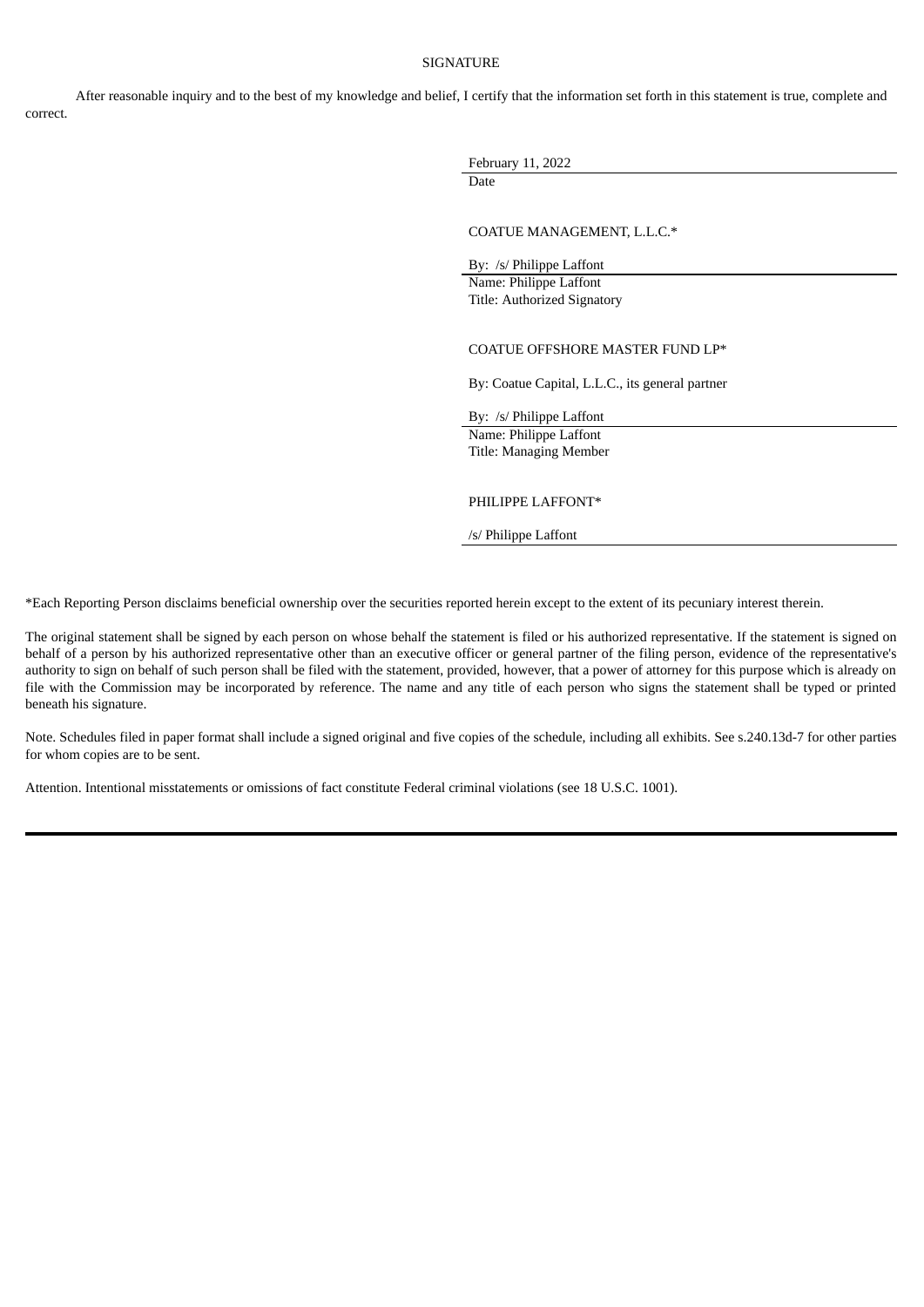# AGREEMENT

The undersigned agree that this Amendment No. 1 to Schedule 13G dated February 11, 2022 relating to the Class A common stock, \$0.0000025 par value per share of Gitlab Inc. shall be filed on behalf of the undersigned.

> February 11, 2022 Date

COATUE MANAGEMENT, L.L.C.\*

By: /s/ Philippe Laffont Name: Philippe Laffont Title: Authorized Signatory

COATUE OFFSHORE MASTER FUND LP\*

By: Coatue Capital, L.L.C., its general partner

By: /s/ Philippe Laffont

Name: Philippe Laffont Title: Managing Member

PHILIPPE LAFFONT\*

/s/ Philippe Laffont